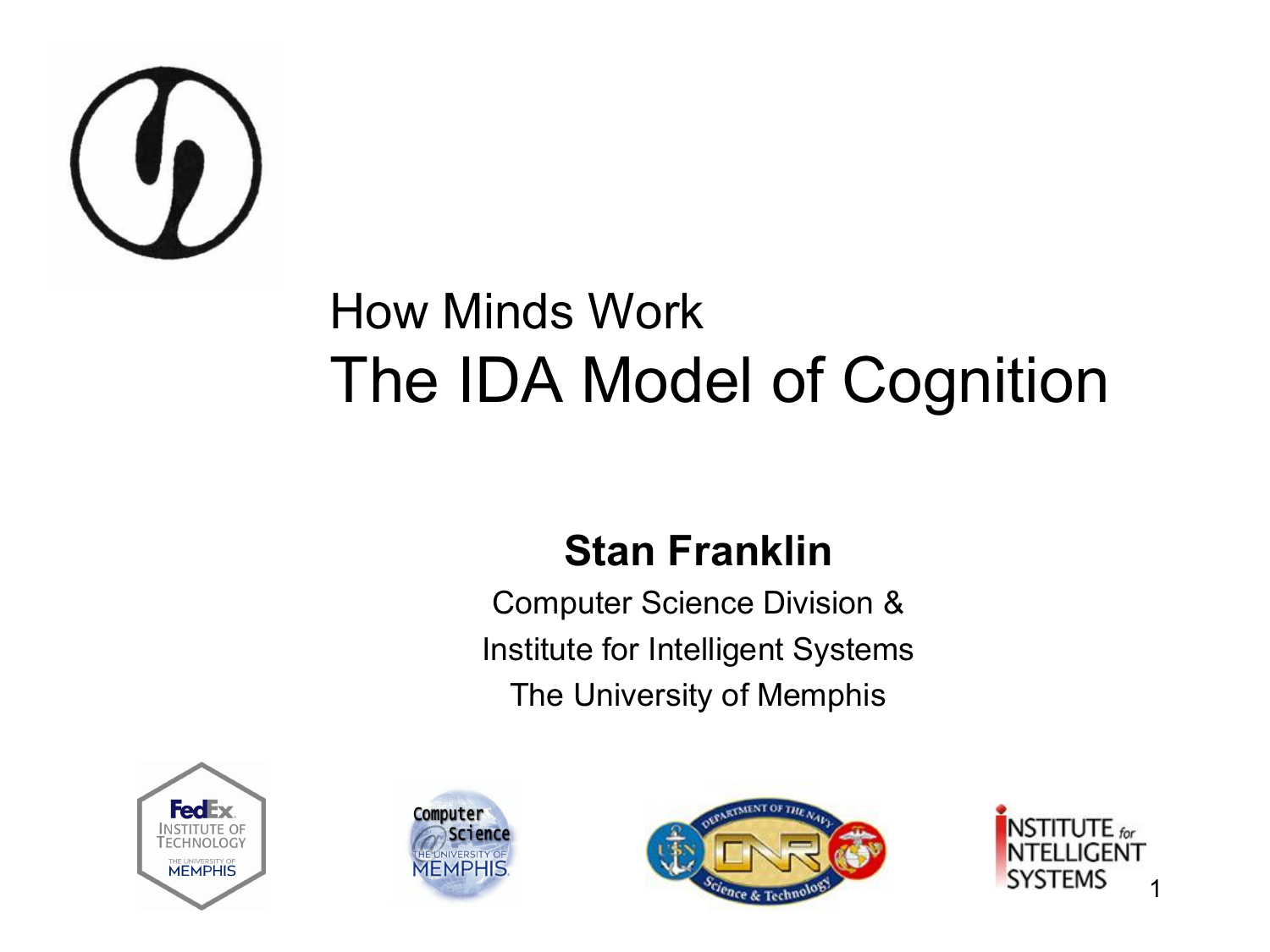#### Cognitive Processes

- Are always cyclic—executing through a continuing sequence of cognitive cycles
- May complete during a single cycle bottom up
- May require a number of cycles to complete—multicyclic—top down

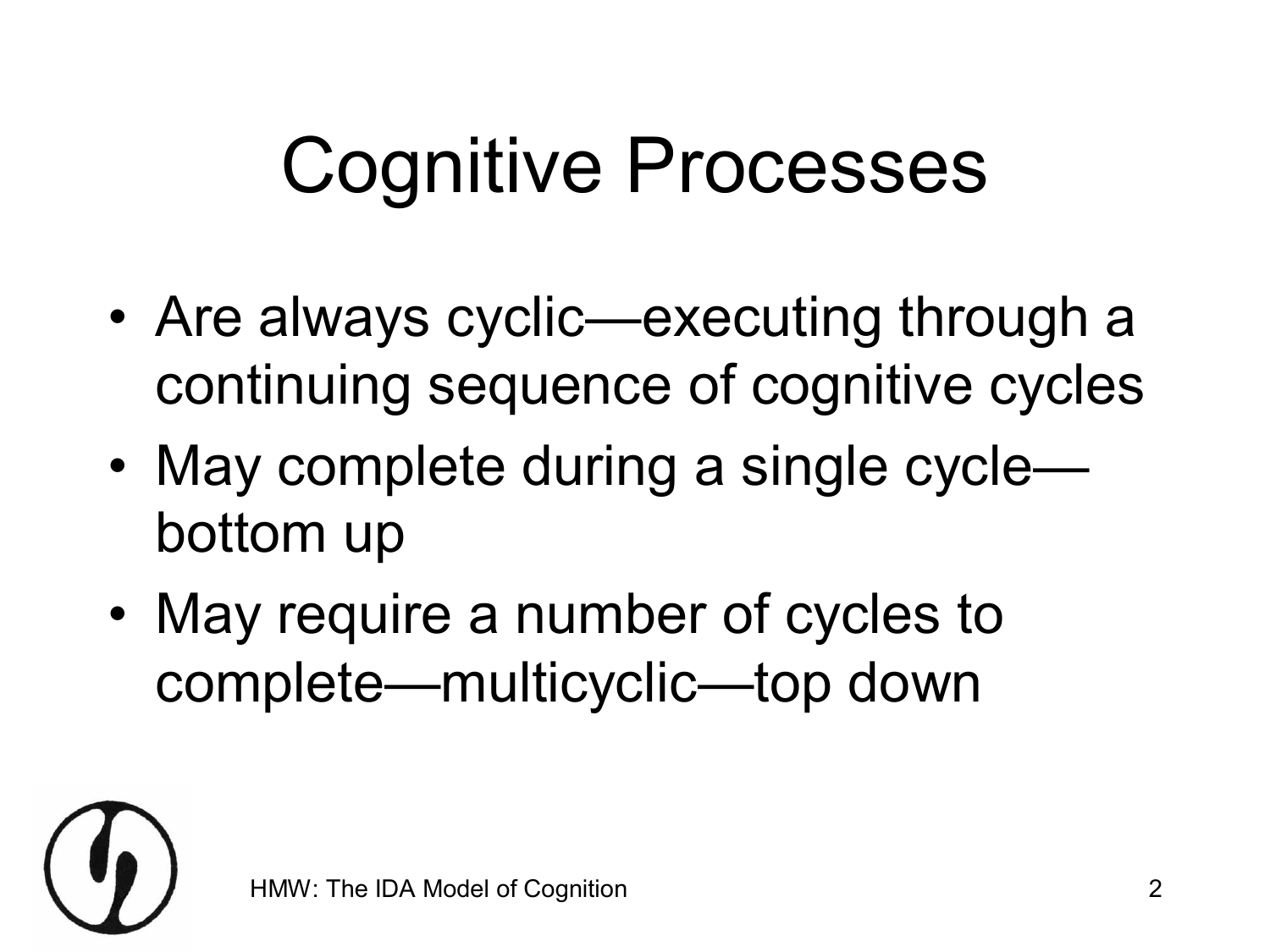

HMW: The IDA Model of Cognition 3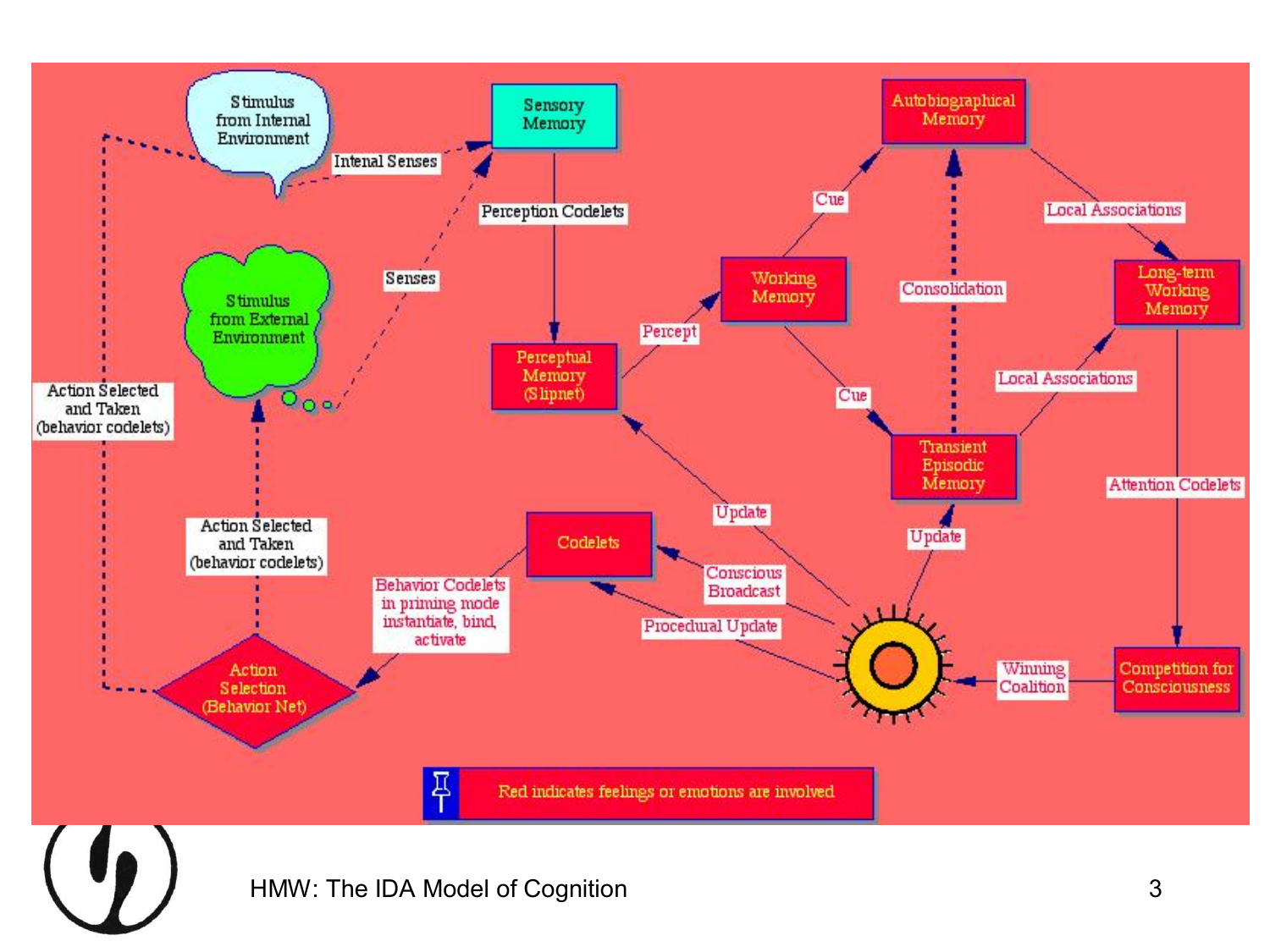#### **Cognitive Cycle Processing**

- Hypothesis— Like IDA's, human cognitive processing is via a continuing sequence of Cognitive Cycles
- Duration— Each cognitive cycle takes roughly 200 ms with steps 1 through 5 occupying about 80 ms
- Overlapping— Several cycles may have parts running simultaneously in parallel
- Seriality— Consciousness maintains serial order and the illusion of continuity
- Start— Cycle may start with action selection instead of perception



HMW: The IDA Model of Cognition **4** 4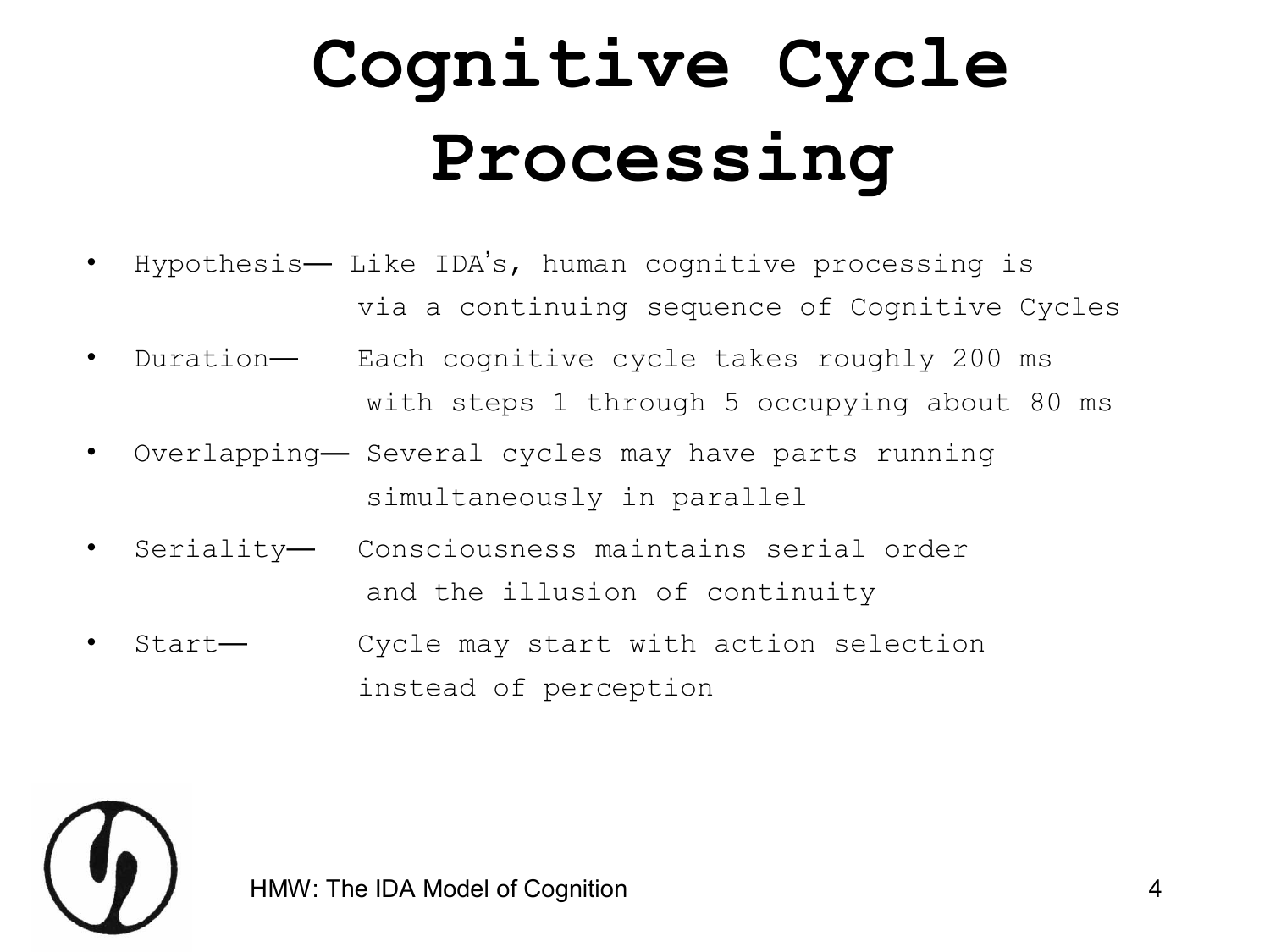#### Memory Systems

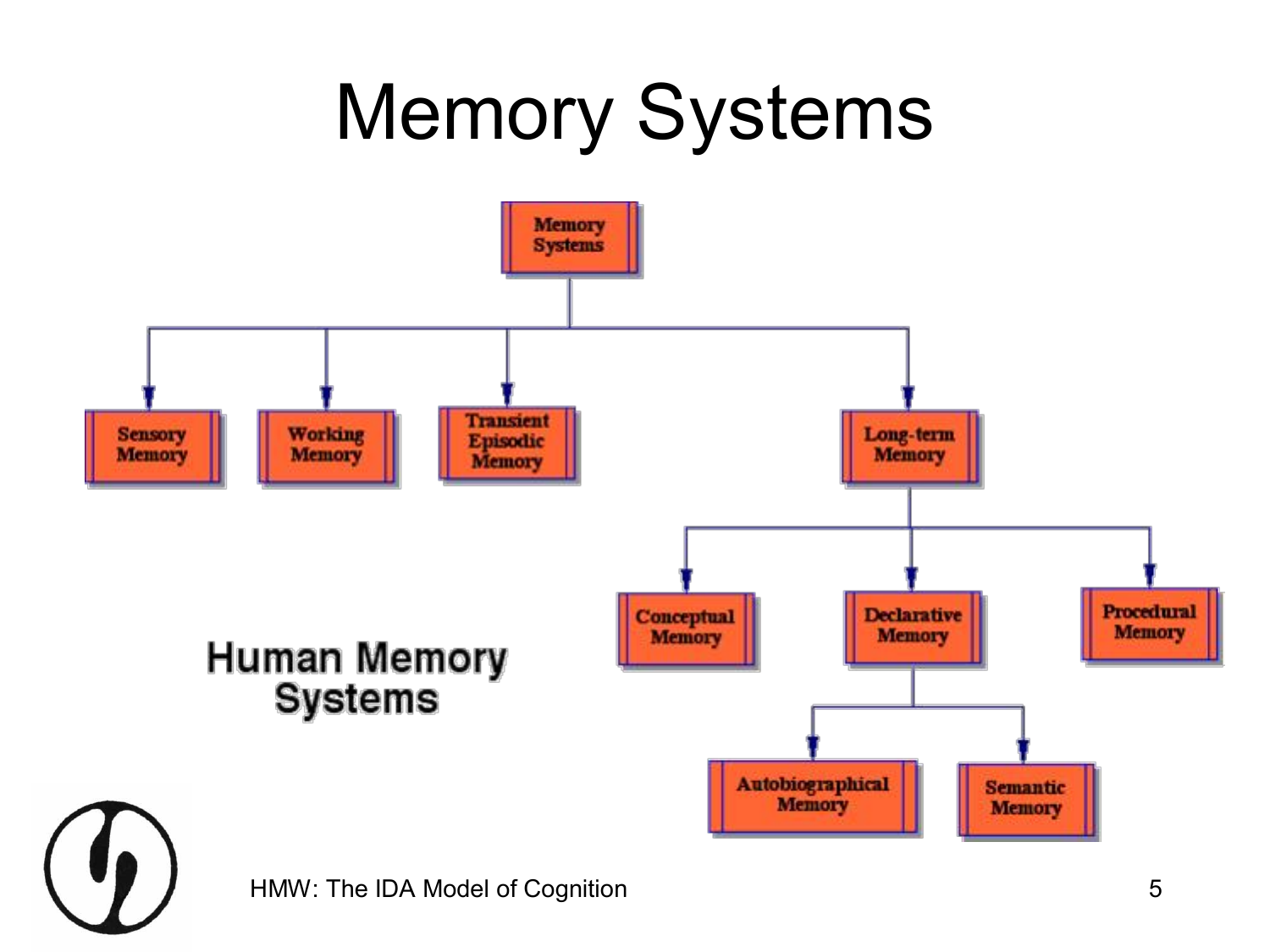#### Single Cycle Processes

- Sensation
- Perception
- Feeling & Emotion
- Working memory
- Episodic memory
- **Consciousness**
- Perceptual Learning
- Episodic Learning
- Procedural Learning
- Action Selection
- Action

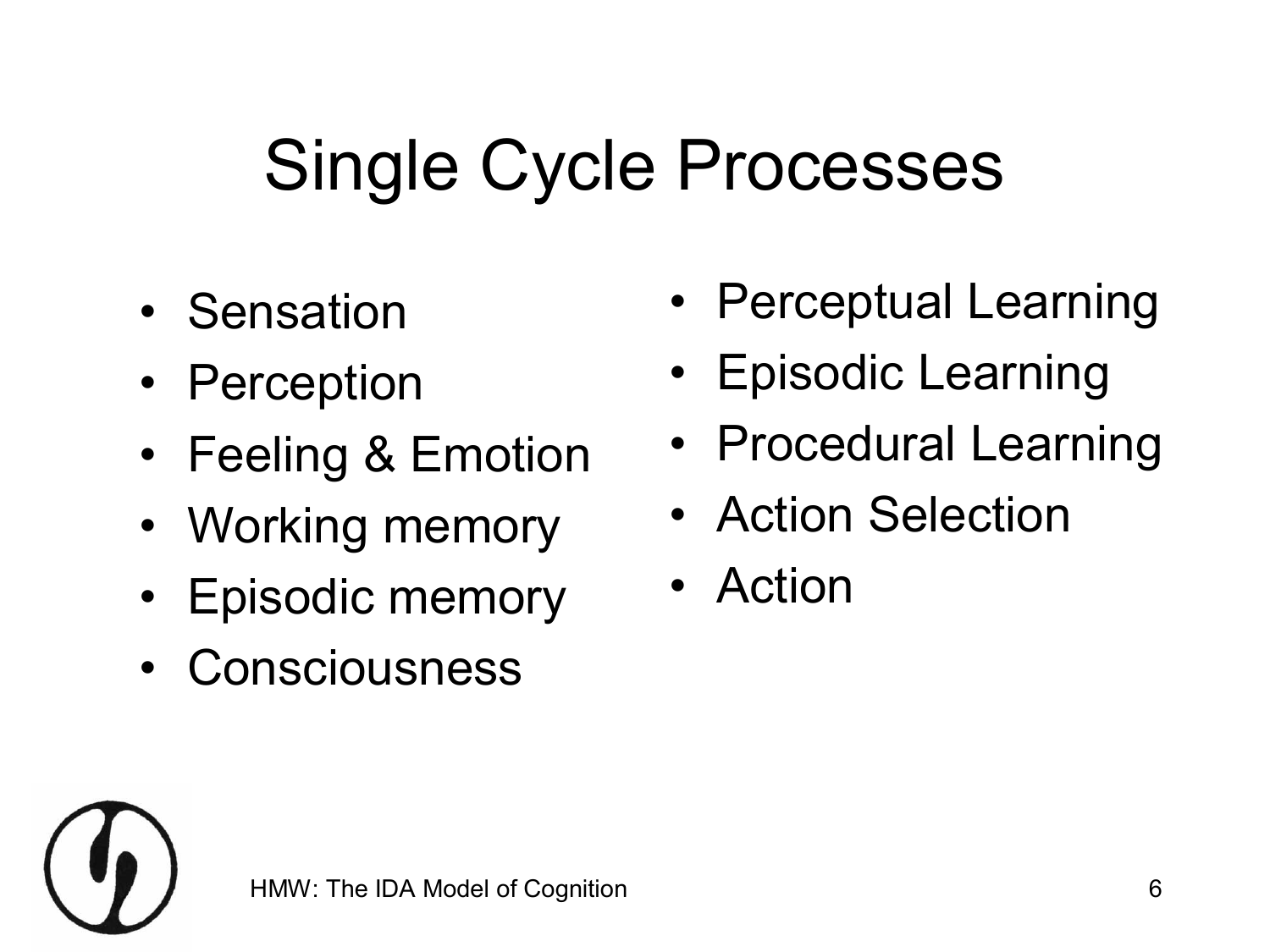#### Types of Multicyclic, Topdown Processes

- Cognitive processes that depend on memory—for example, perception using episodic memory
- Cognitive processes that depend on behavior streams (goal context hierarchies)—for example, volition or metacognition

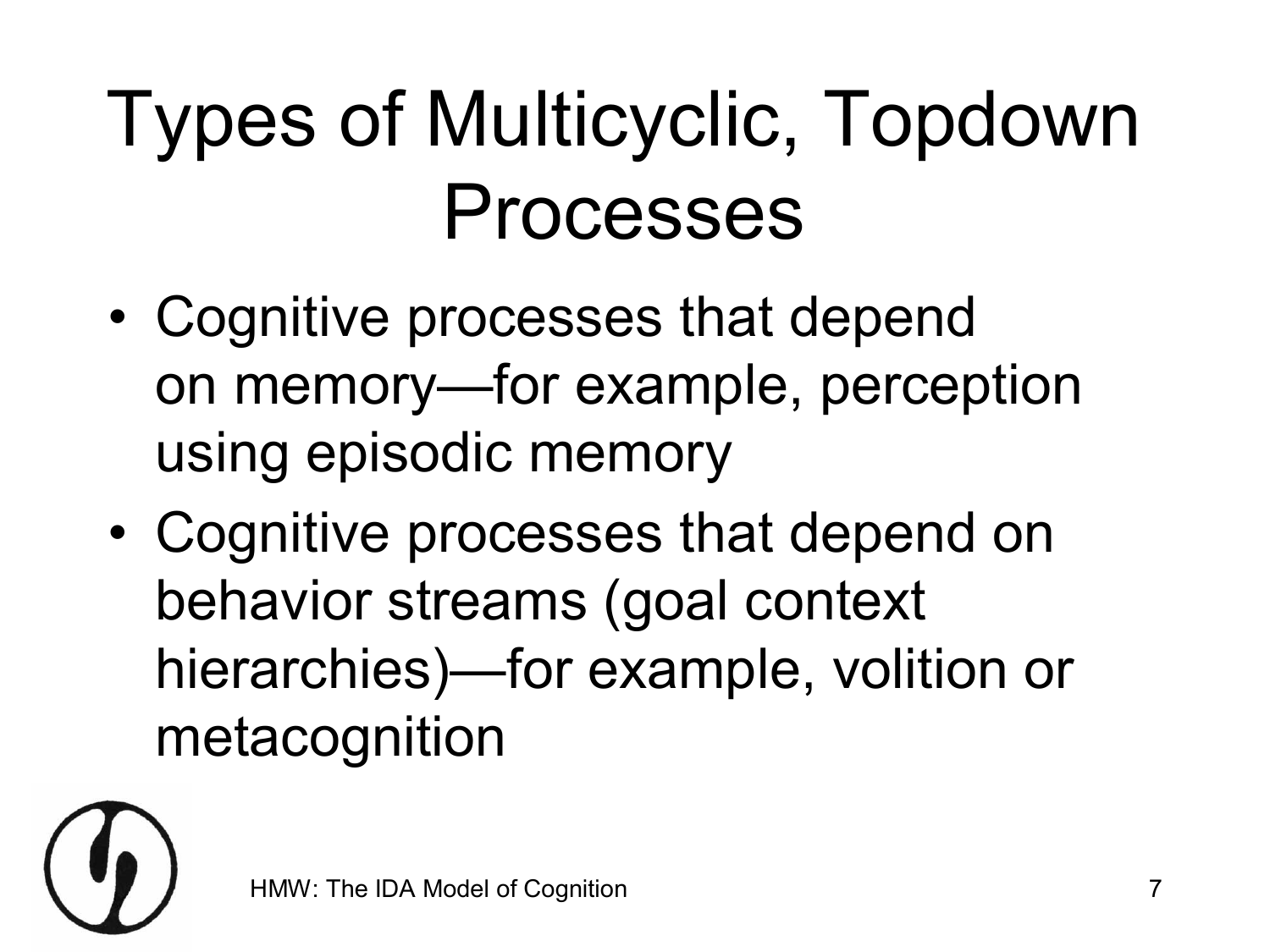#### Multi-Cyclic Cognitive Processes

Depends on memory

- Perception
- Working memory
- Declarative memory
- Learning
- Action Selection

Depends on behavior streams

- **Deliberation**
- **Volition**
- Automization
- Problem solving
- **Metacognition**

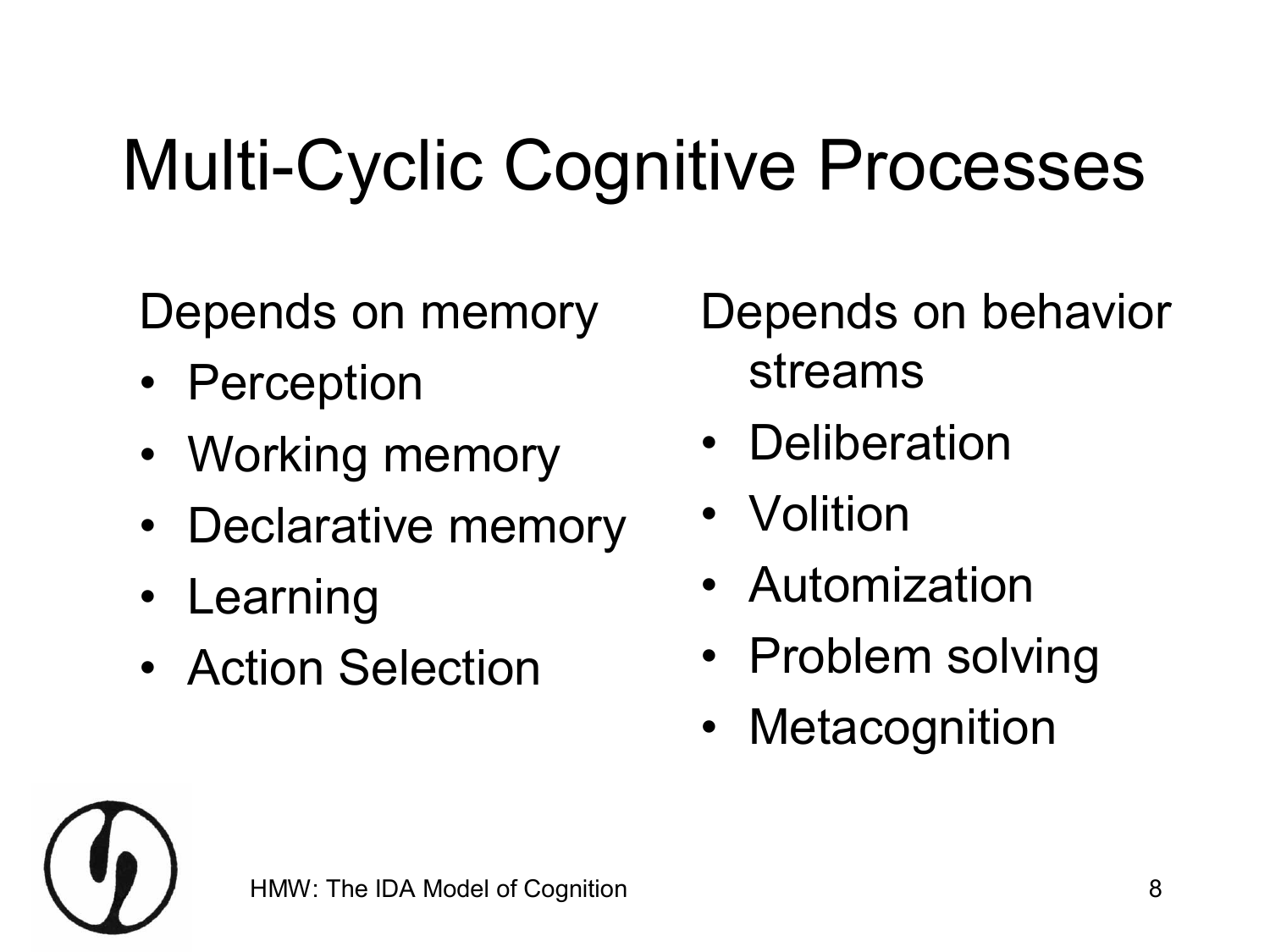# What Deliberation Does

- Faced with a goal or problem
- Imagine possible plans or solutions
	- Scenarios
	- Routes
	- Internal virtual reality—Dawkins
- Evaluate them
	- Using reason
	- Using emotions
- Choose among them

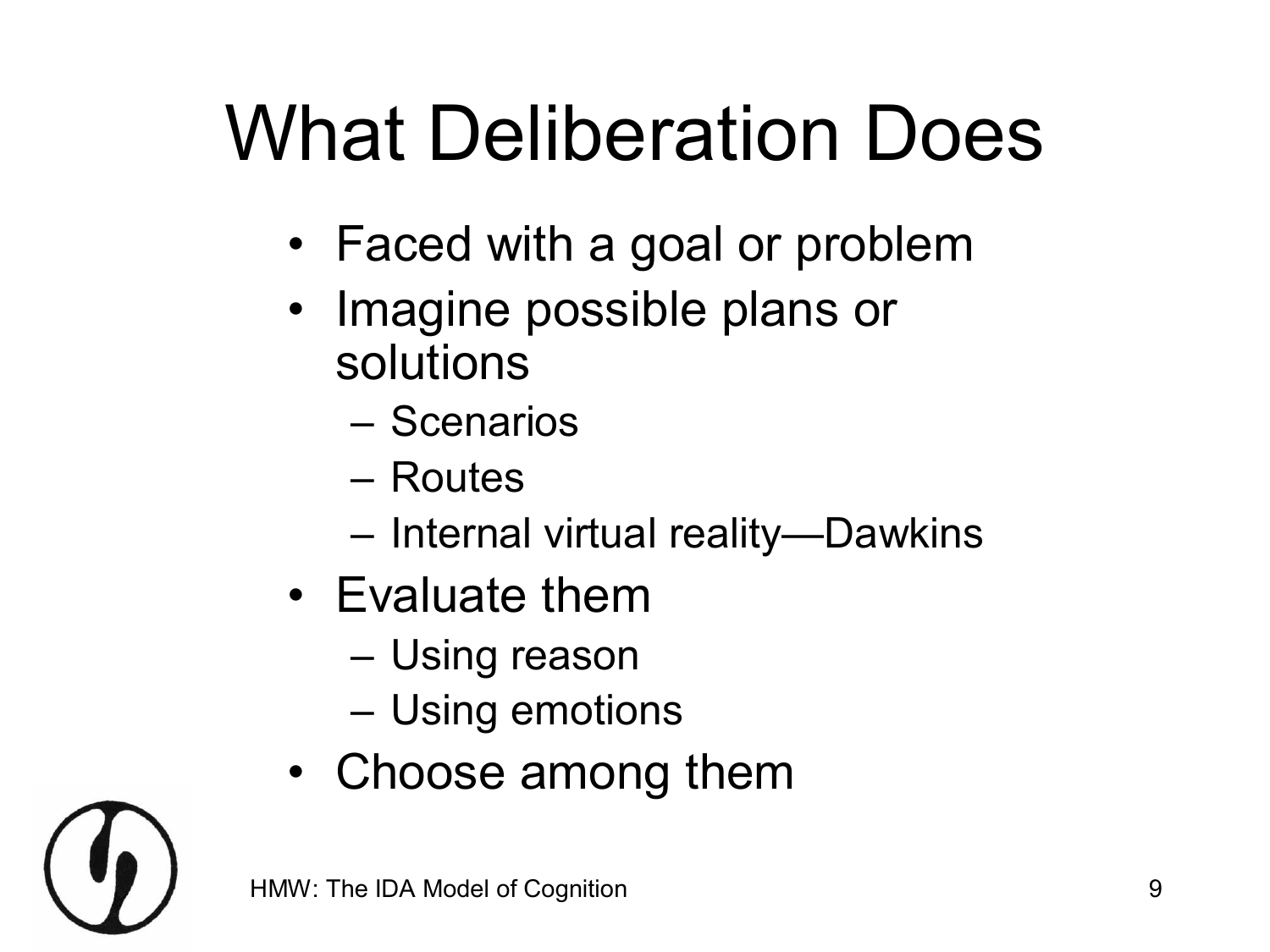# More Specifically, Deliberation

- Creates scenes
	- May require objects, actors, concepts, relations, frames
	- Organized around events
- Builds scenarios as sequences of scenes
- Chooses between scenarios, discarding some

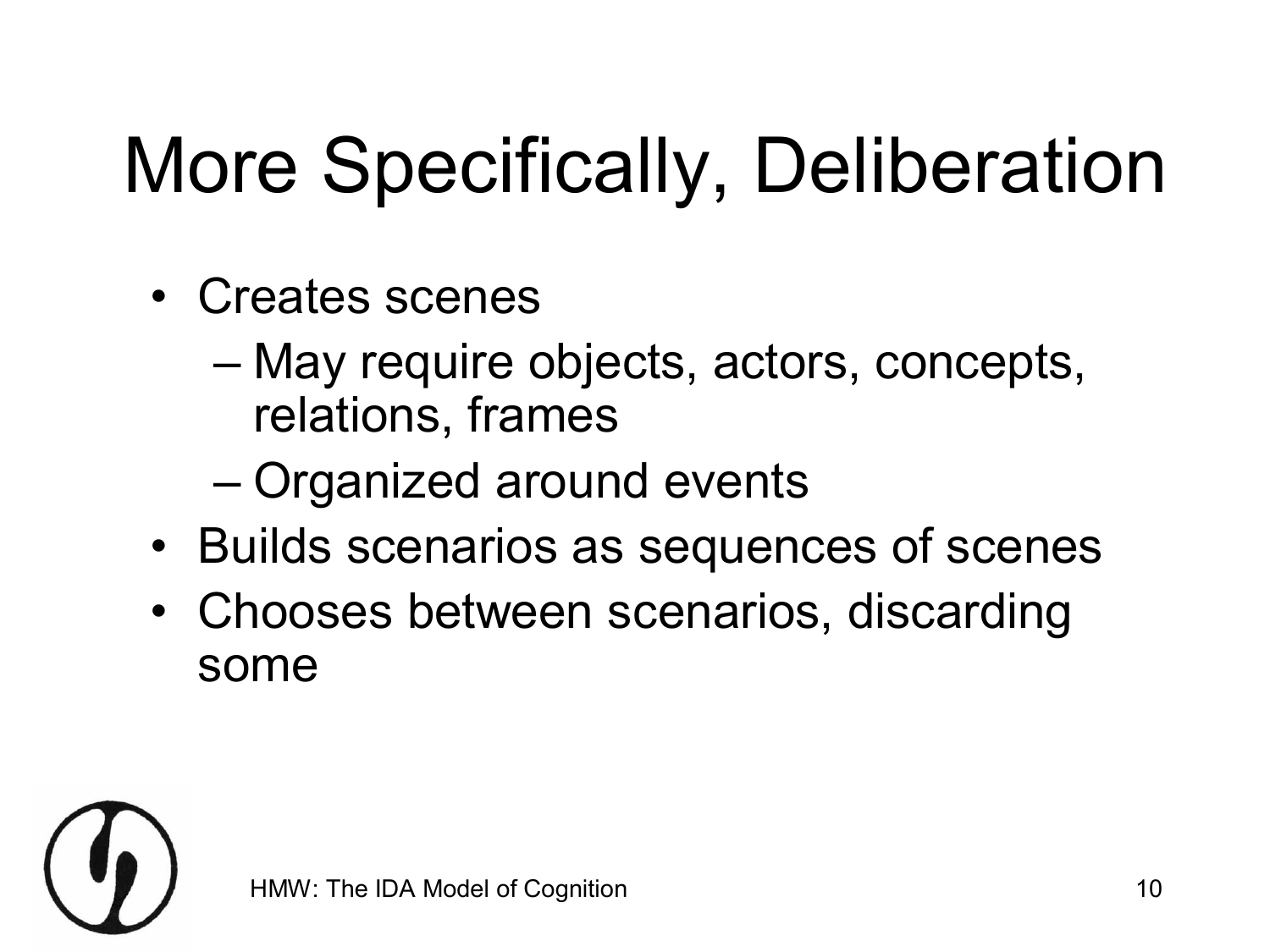#### How does IDA deliberate?

• Create and Adjust Job Transition Timelines

Timeline is displayed as dates are adjusted



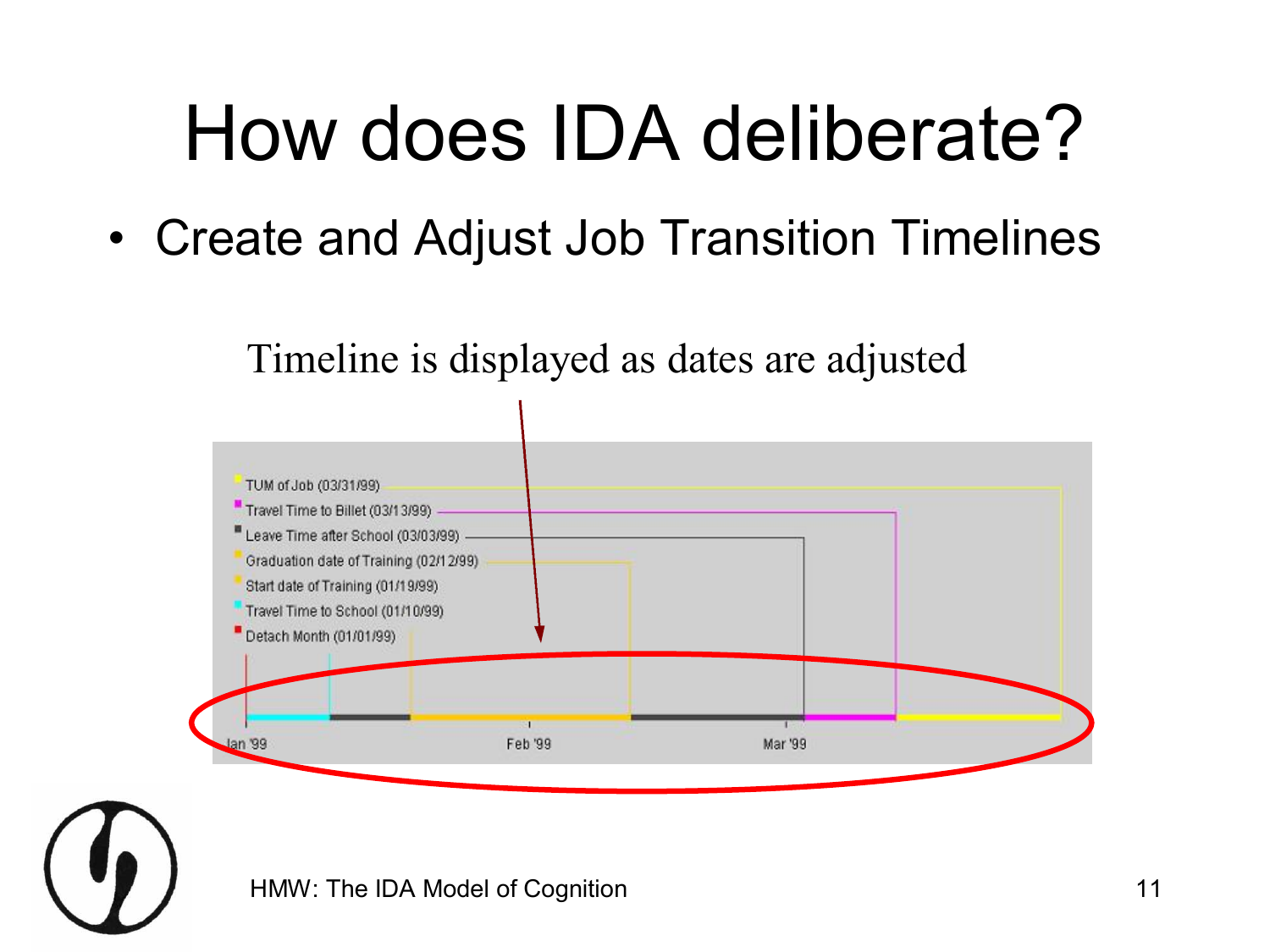# Categories of Action Selection

- Volitional—conscious decision making process
- Consciously (informationally) mediated—unconscious process uses conscious information
- Automated—unconscious choice not using conscious information

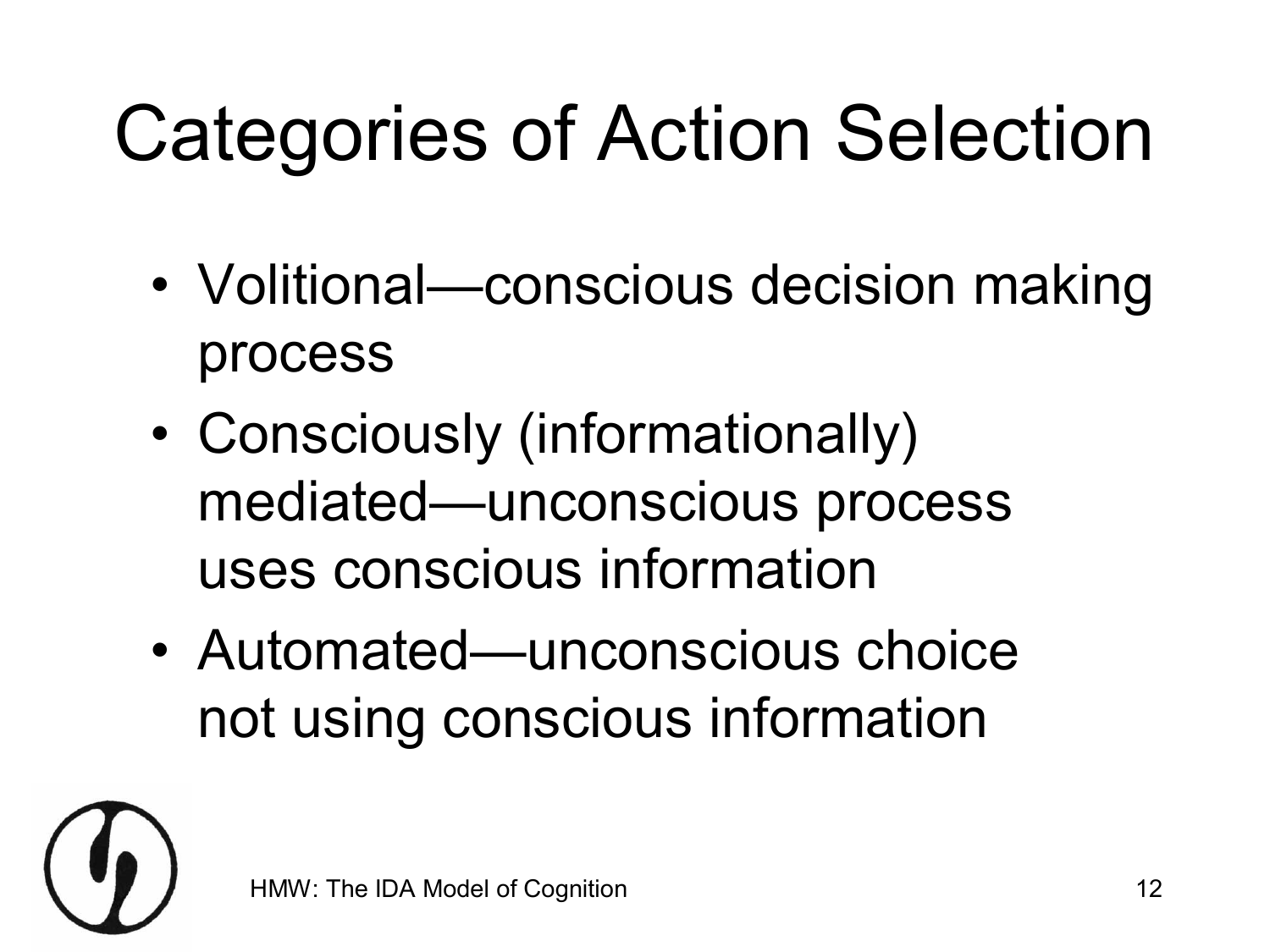# Volition via Ideomotor Theory

William James (circa 1890)

Bernard Baars (1988)

Theory of voluntary action

- Proposers—propose a course of action
- Objectors—raise objections to such a course of action
- Supporters—lend support to such a course of action
- Auctioneer—wields the gavel

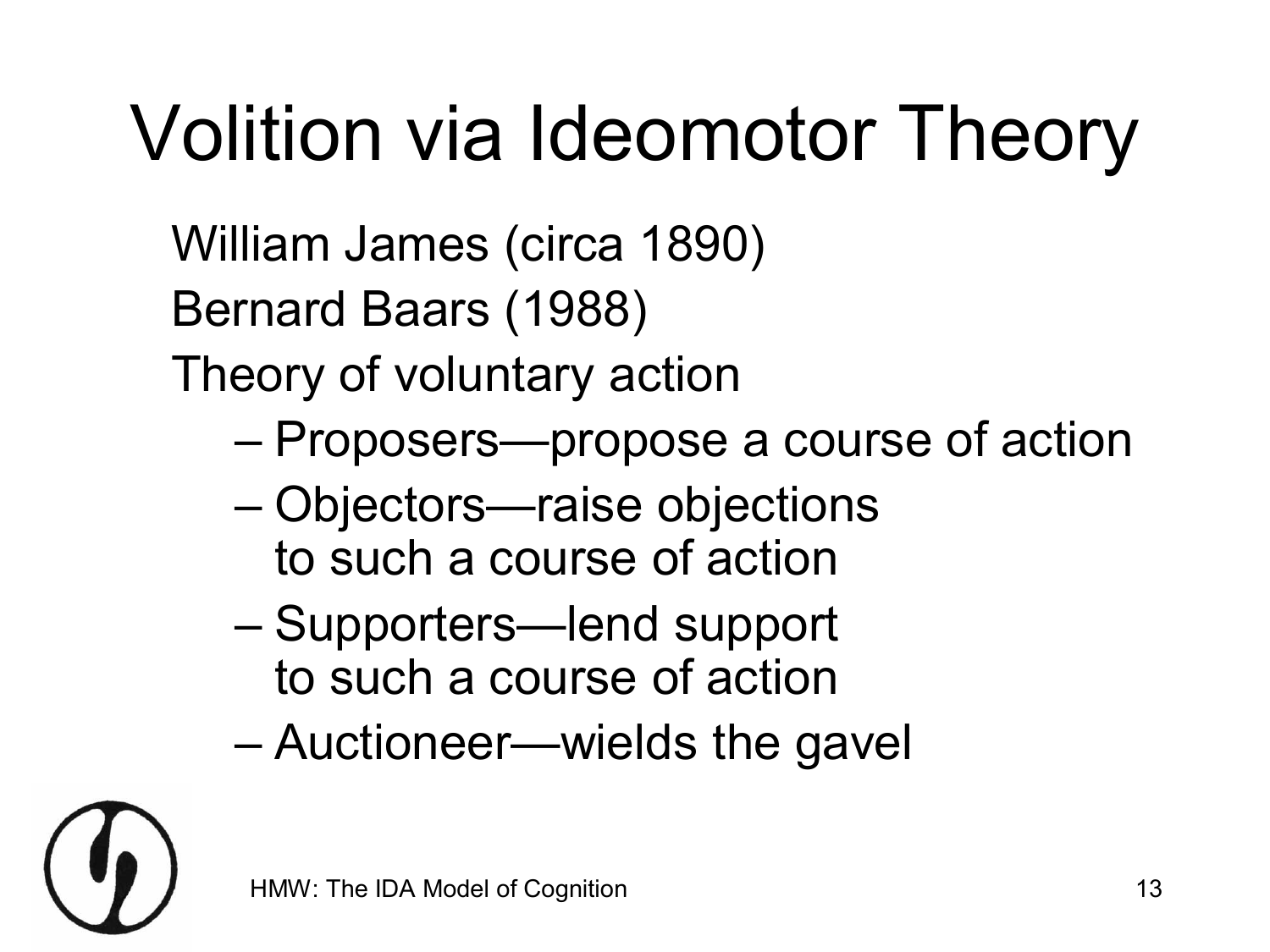# Ideomotor Theory in Action

Idea pops to mind (proposer)—no objection (objector)—do it

Objection (objector)—don't do it

Objection then support (supporter) do it

Different proposal—no objection—do it

Different proposal—original proposal no objection—do it

Last unopposed proposal is acted upon

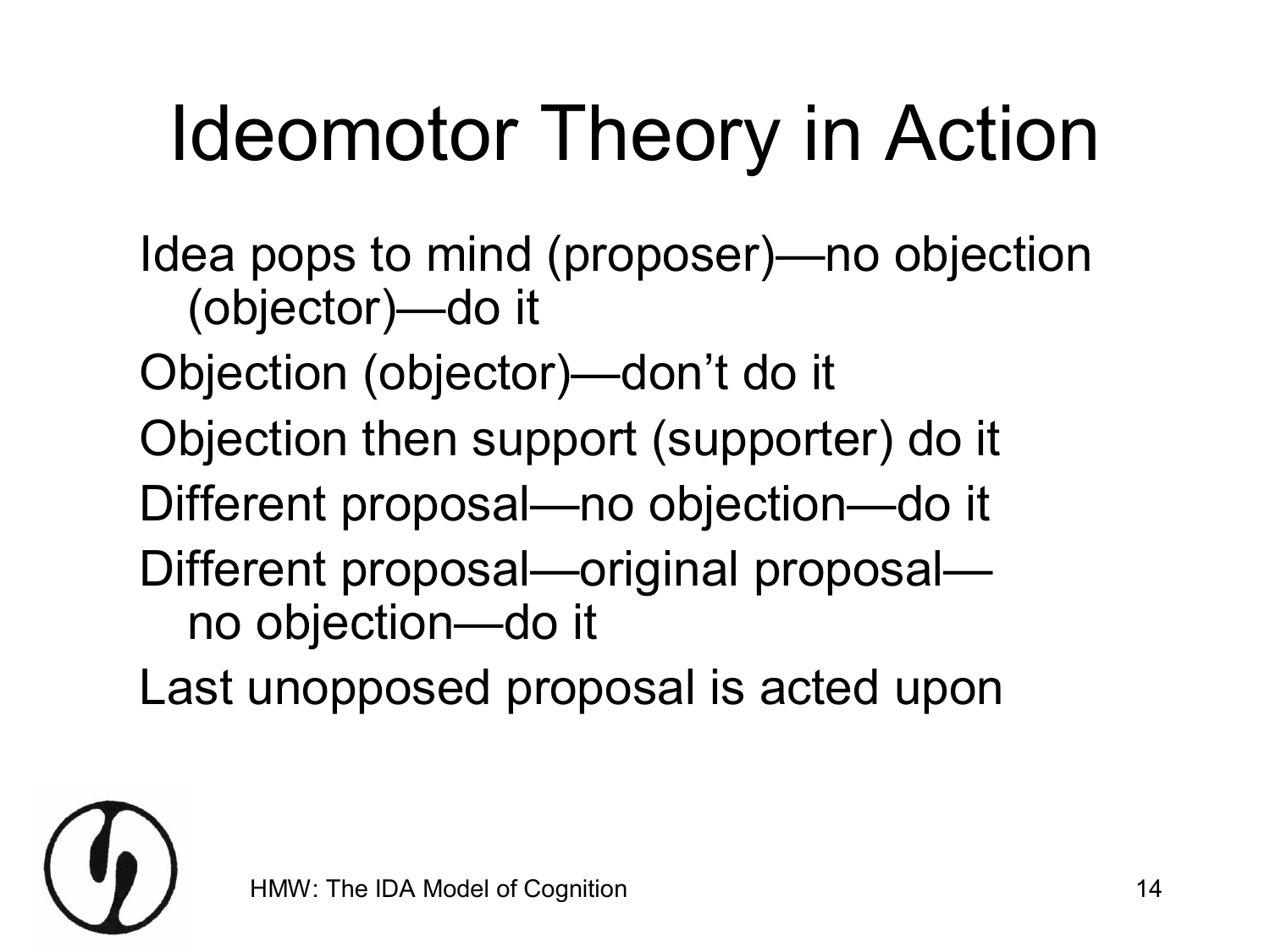#### Automization

- Habituation is about perception, automization is about action
- Automization—the process of learning to act in certain contexts without conscious input
- Some of walking, much of speaking

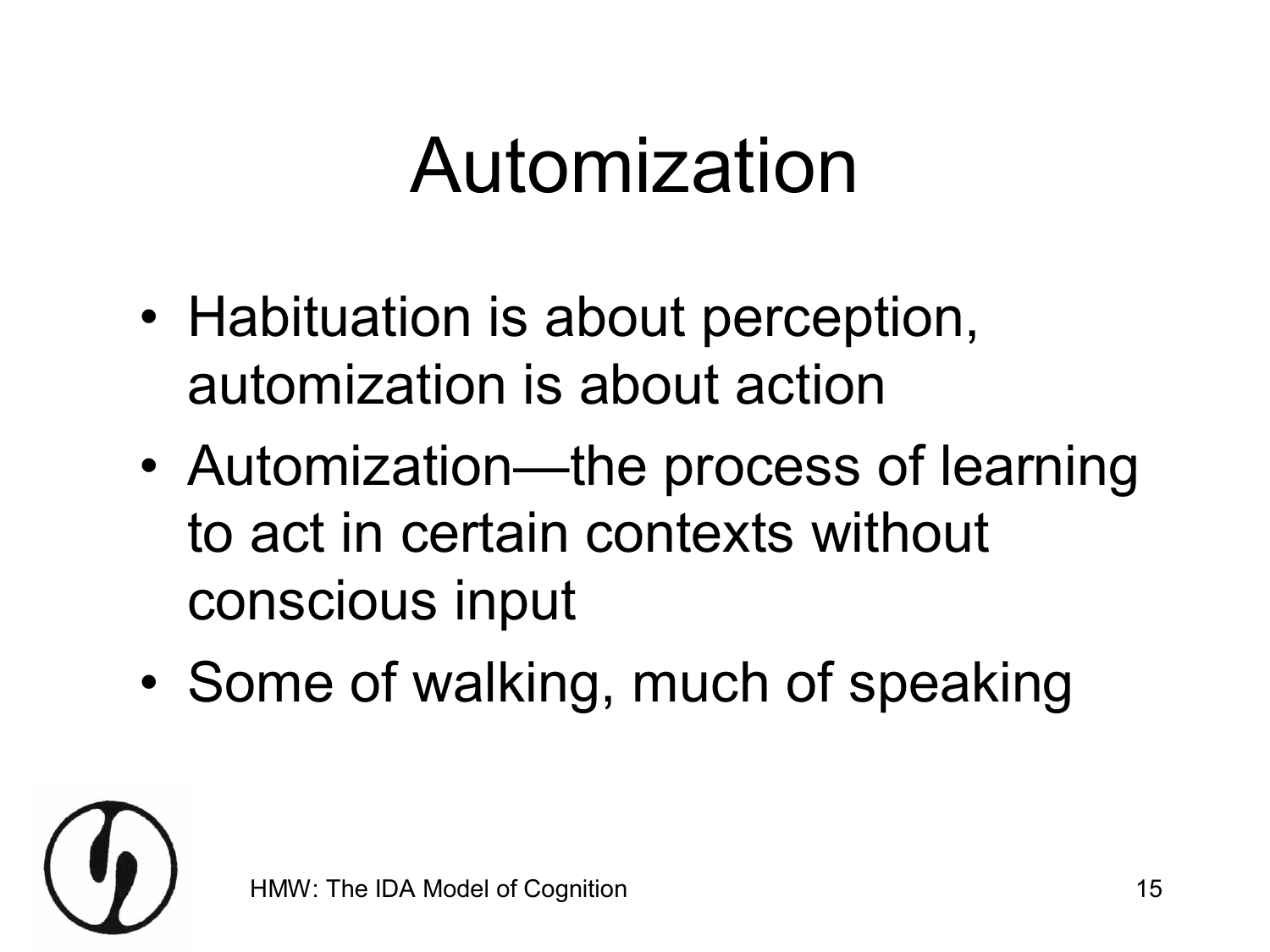# Non-routine Problem Solving

- Glenberg's shoe under the bed problem
- Solution may involve
	- Current knowledge and skills
	- Deliberation
	- Planning
	- Trial and error (generate and test)

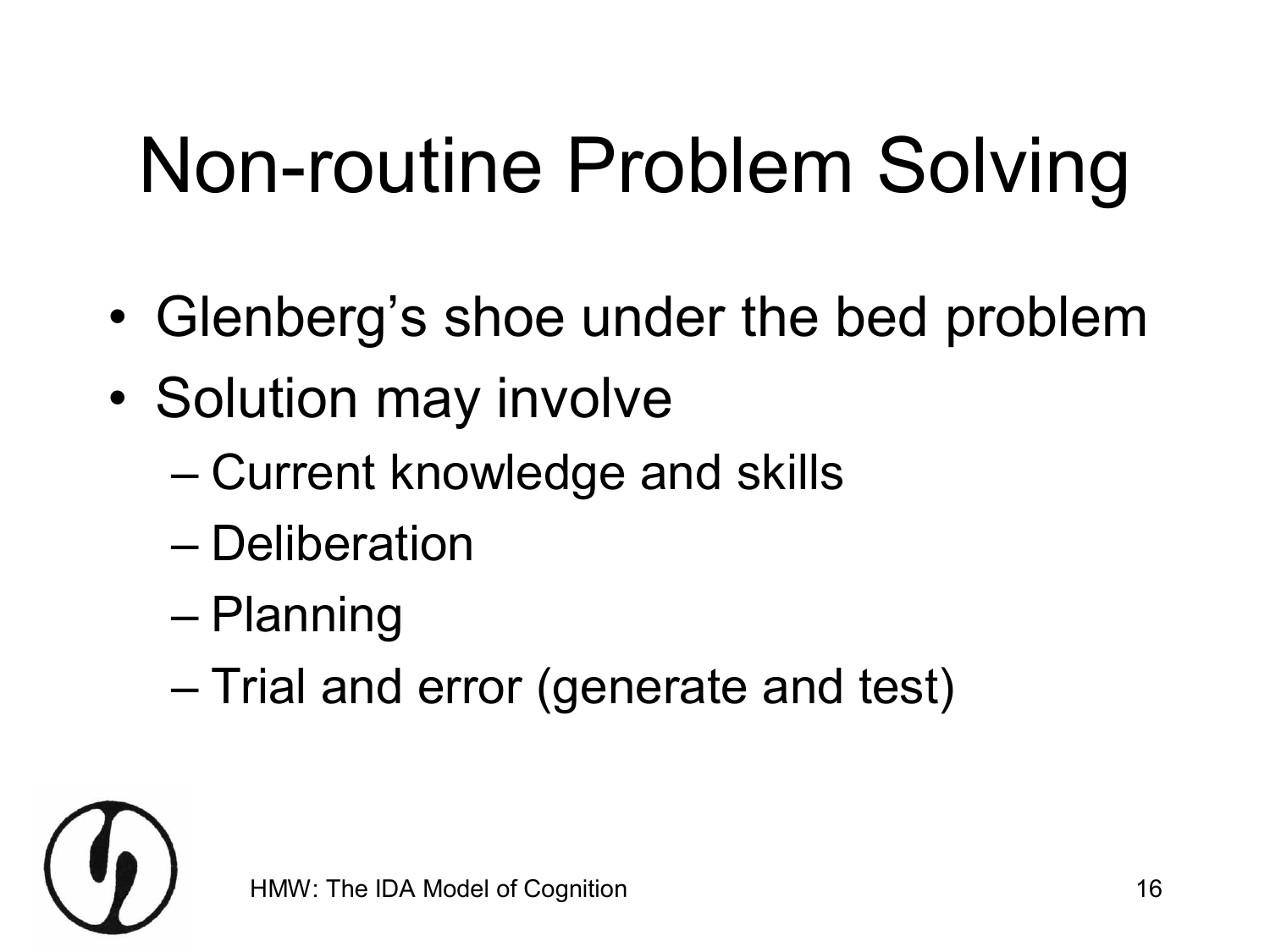# **Metacognition**

- Thinking about thinking
- What Sloman calls meta-management
- Influences action selection strategies
	- More or less opportunistic, thoughtful or goal-oriented
- Influences resource allocation

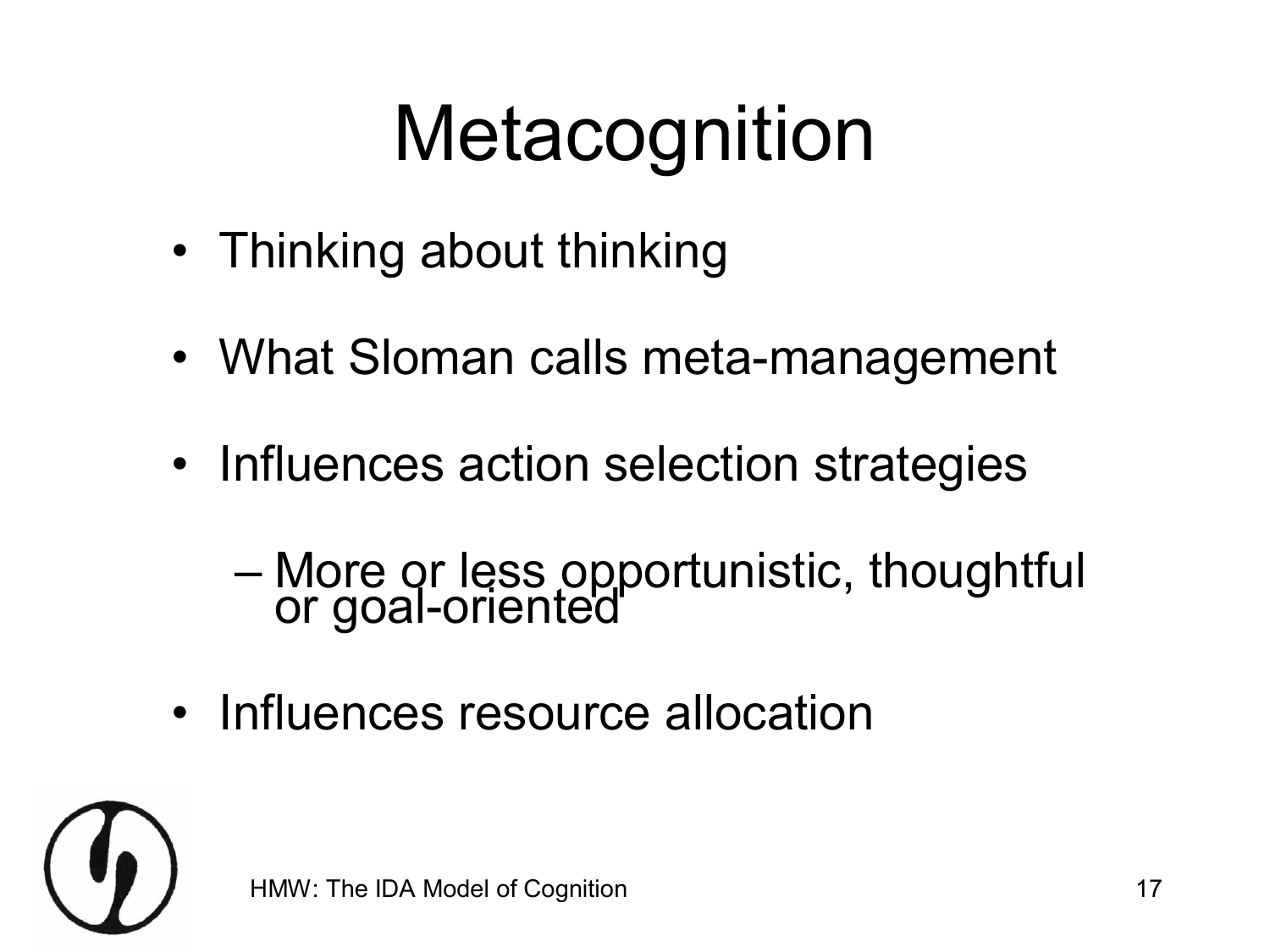# Modeling Cognition

- Situated (embodied) cognition Varela, Thompson & Roach
- Perceptual symbol systems Barsalou
- Memory via actions Glenberg
- Global workspace theory—Baars
- Cognitive architecture—Sloman

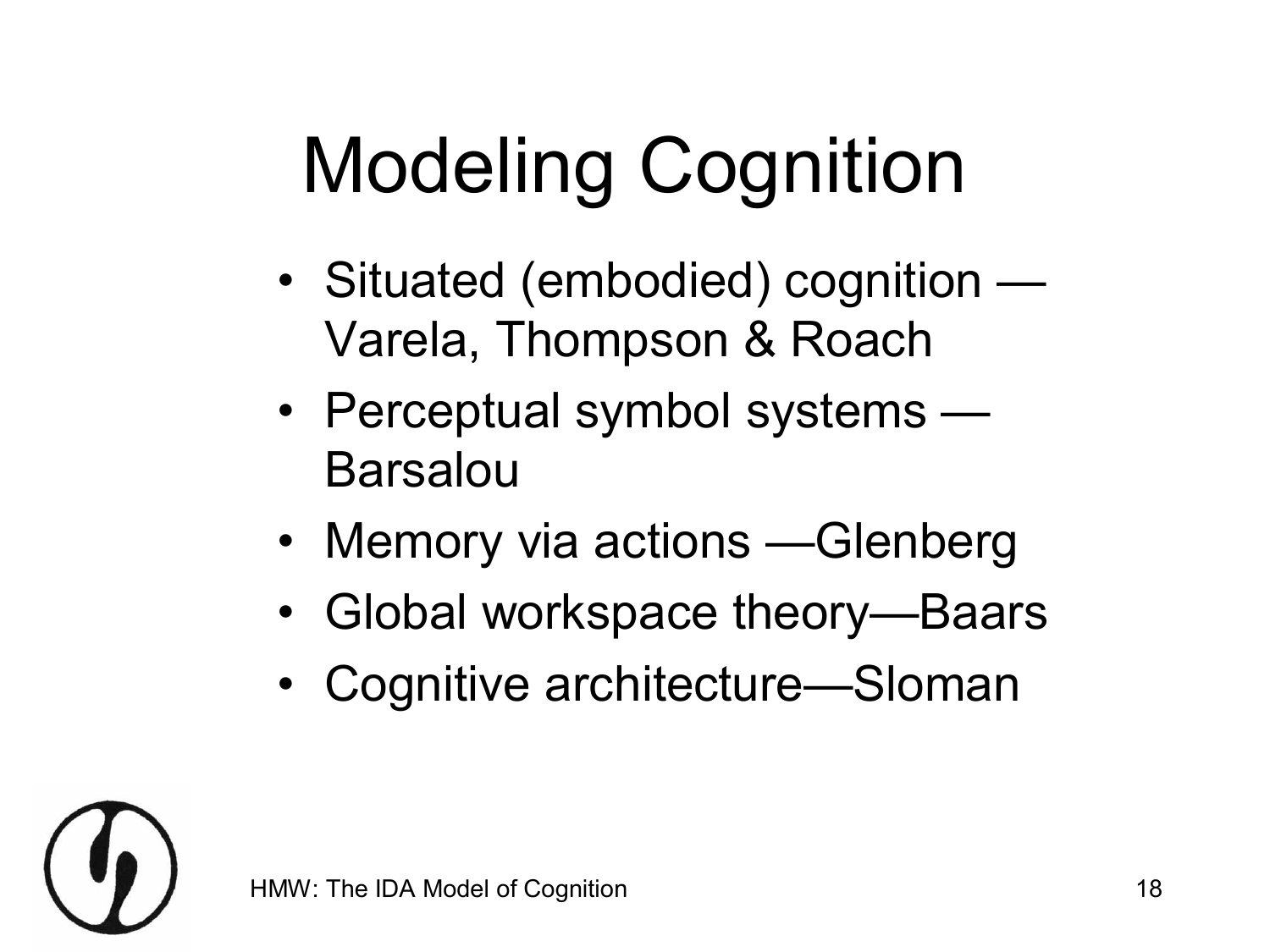#### Readings

- **Varela, F. J., E. Thompson, and E. Rosch. 1991.** *The Embodied Mind***. Cambridge, MA: MIT Press.**
- **Barsalou, L. W. 1999. Perceptual symbol systems. Behavioral and Brain Sciences 22:577-609**
- **Glenberg, A. M. 1997. What memory is for. Behavioral and Brain Sciences 20:1-19.**
- **Baars, B. J. 1997.** *In the Theater of Consciousness***. Oxford: Oxford University Press.**
- **Sloman, A. 1999. What Sort of Architecture is Required for a Human-like Agent? In Foundations** *of Rational Agency***, ed. M. Wooldridge, and A. S. Rao. Dordrecht, Netherlands: Kluwer Academic Publishers.**